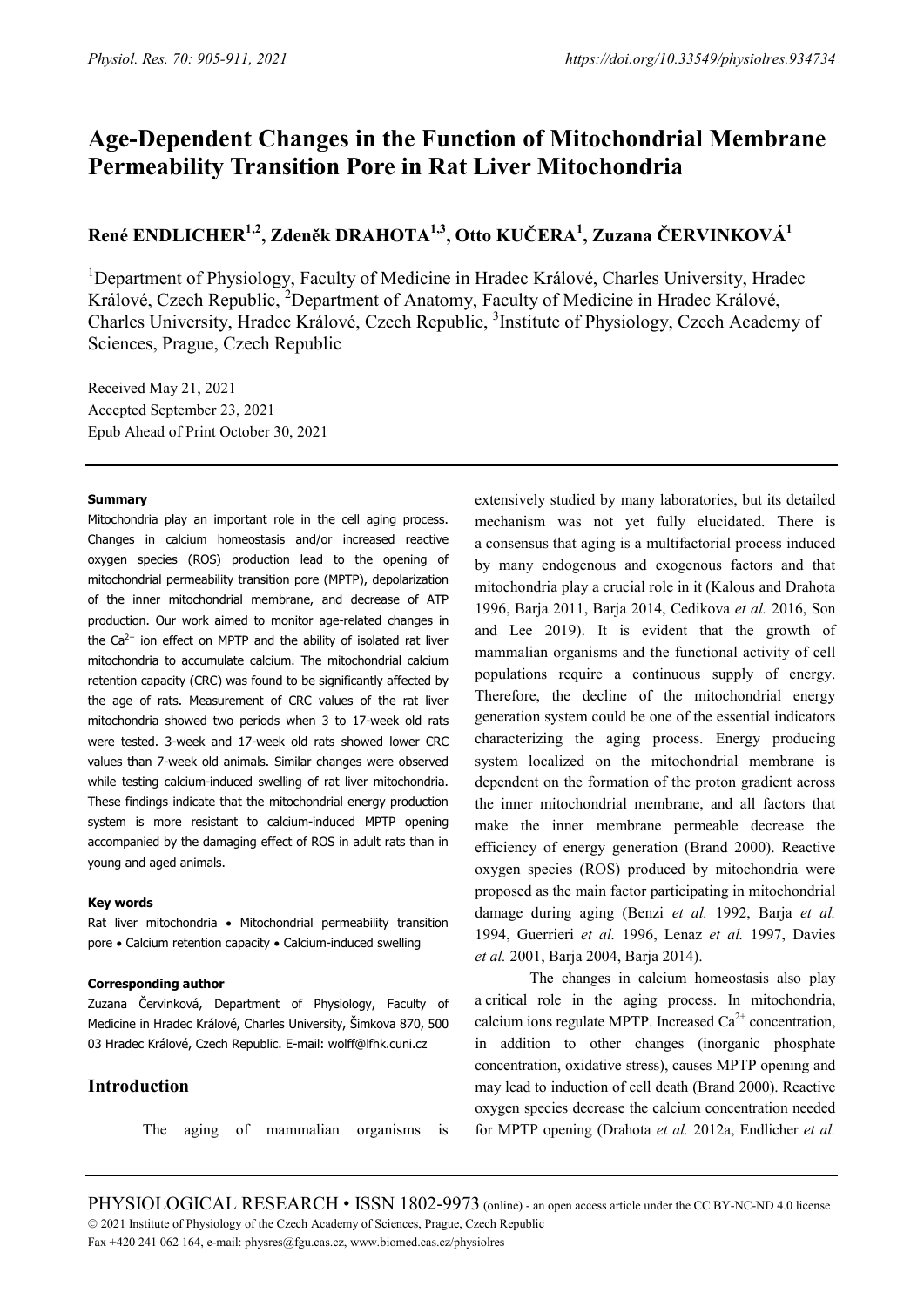2019). The increased formation of ROS and the oxidative damage of mitochondrial membrane lipids and proteins associated with MPTP function and regulation are thus likely to promote MPTP opening during aging and induce cell death (Bonora and Pinton 2014).

# **Methods**

## *Chemicals*

All chemicals, unless otherwise stated, were of analytical grade and obtained from Sigma-Aldrich (Germany). Calcium Green-5N was obtained from Thermo Fisher Scientific Inc. (Waltham, MA, USA).

### *Animals*

Male Wistar rats  $(50 - 500 \text{ g})$ ;  $(3 - 17$ -week old) were obtained from Velaz (Lysá nad Labem, Czech Republic). The rats were housed at  $23\pm1$  °C,  $55\pm10$  % humidity, with air exchange 12-14 times/h and a 12 h light-dark cycle period. The animals had free access to a standard laboratory diet (ST-1, Velaz, Czech Republic) and tap water. We used rats aged 3, 5, 7, 10, 13, and 17-week for experiments. All animals received care according to the guidelines set by the Animal-Welfare Body of Charles University (Czech Republic) and the EU Directive 2010/63/EU for animal experiments (approval number MSMT- 44579/2014-3). Protocols complied with ARRIVE guidelines. The animals were sacrificed under general anesthesia by exsanguination from the aortic bifurcation. The livers were removed, washed in a cold isolation medium, and cut into small pieces.

### *Isolation of mitochondria*

All experiments were performed on isolated liver mitochondria. Mitochondria were isolated as described previously (Bustamante *et al.* 1977). The cut and washed tissue (3 g) was homogenized at  $0^{\circ}$ C by a Teflon-glass homogenizer in an isolation medium containing 220 mM D-mannitol, 70 mM sucrose, 2 mM HEPES, 0.2 mM EGTA, and 0.5 g of fatty acid free bovine serum albumin per liter, at a pH of 7.2. The 10 % homogenate was centrifuged for 4 min at 830 g, and the resulting supernatant was centrifuged for 15 min at 5 200 g. The mitochondrial sediment was washed twice (10 min at 11 200 and 13 000 g) in the isolation medium lacking EGTA and suspended in the same medium to a final volume of 3 ml. Isolated mitochondria were stored at 0 °C. All data were measured immediately after isolation.

#### *Determination of mitochondrial proteins*

The mitochondrial protein concentration was determined using the Bradford method with bovine serum albumin as a standard (Bradford 1976).

## *Measurement of calcium retention capacity*

The mitochondrial retention capacity for calcium (CRC) was evaluated using the membrane-impermeable fluorescent probe Calcium Green-5N on an AMINCO-Bowman Series 2 spectrofluorometer (Thermo Electron Corporation) using an excitation wavelength of 506 nm and an emission wavelength of 592 nm. Briefly,  $1 \mu M$ Calcium Green-5N, 10 mM succinate, 0.5 µM rotenone, and mitochondria (0.4 mg protein per ml) were added to 1 ml of swelling medium (125 mM sucrose, 65 mM KCl, 10 mM HEPES, and pH 7.2). Afterward, calcium chloride  $(CaCl<sub>2</sub>)$  was added; its concentration was increased by 1.25  $\mu$ M with every addition. CaCl<sub>2</sub> was added repeatedly in the same periods (150 s) at intervals indicated in the text to figures. The probe reversibly binds to calcium ions. Therefore, when calcium is added to the medium, the fluorescence signal increases. When added calcium is accumulated by mitochondria and separated from impermeable fluorophore by the mitochondrial membrane, the fluorescent signal in the medium decreases. After sequential calcium additions, the retention capacity for calcium is reached, the pore opens, accumulated calcium is released from mitochondria to the medium, and the fluorescence signal rises dramatically (Fig.1) (Ichas *et al.* 1997, Fontaine *et al.* 1998).

## *Measurement of mitochondrial swelling*

The swelling of isolated liver mitochondria was measured as described before (Drahota *et al.* 2012a, Drahota *et al.* 2012b). Mitochondrial swelling was estimated as a decrease of absorbance at 520 nm at room temperature on a Shimadzu UV 1601 spectrophotometer in 1 ml of a swelling medium containing (125 mM sucrose, 65 mM KCl, 10 mM HEPES, pH 7.2) with addition of 10 mM succinate, 0.1mM K-phosphate, and mitochondria (0.25 mg protein per ml). After 1 min of preincubation of mitochondrial suspension  $25 \mu M$  CaCl<sub>2</sub> solution was added, and the absorbance changes were detected at 10 s intervals for further 15 minutes. The maximum swelling rate was calculated after derivation of swelling curves and expressed as  $dA_{520}$  /10 s.

# *Statistical analysis*

The experiments were performed at least five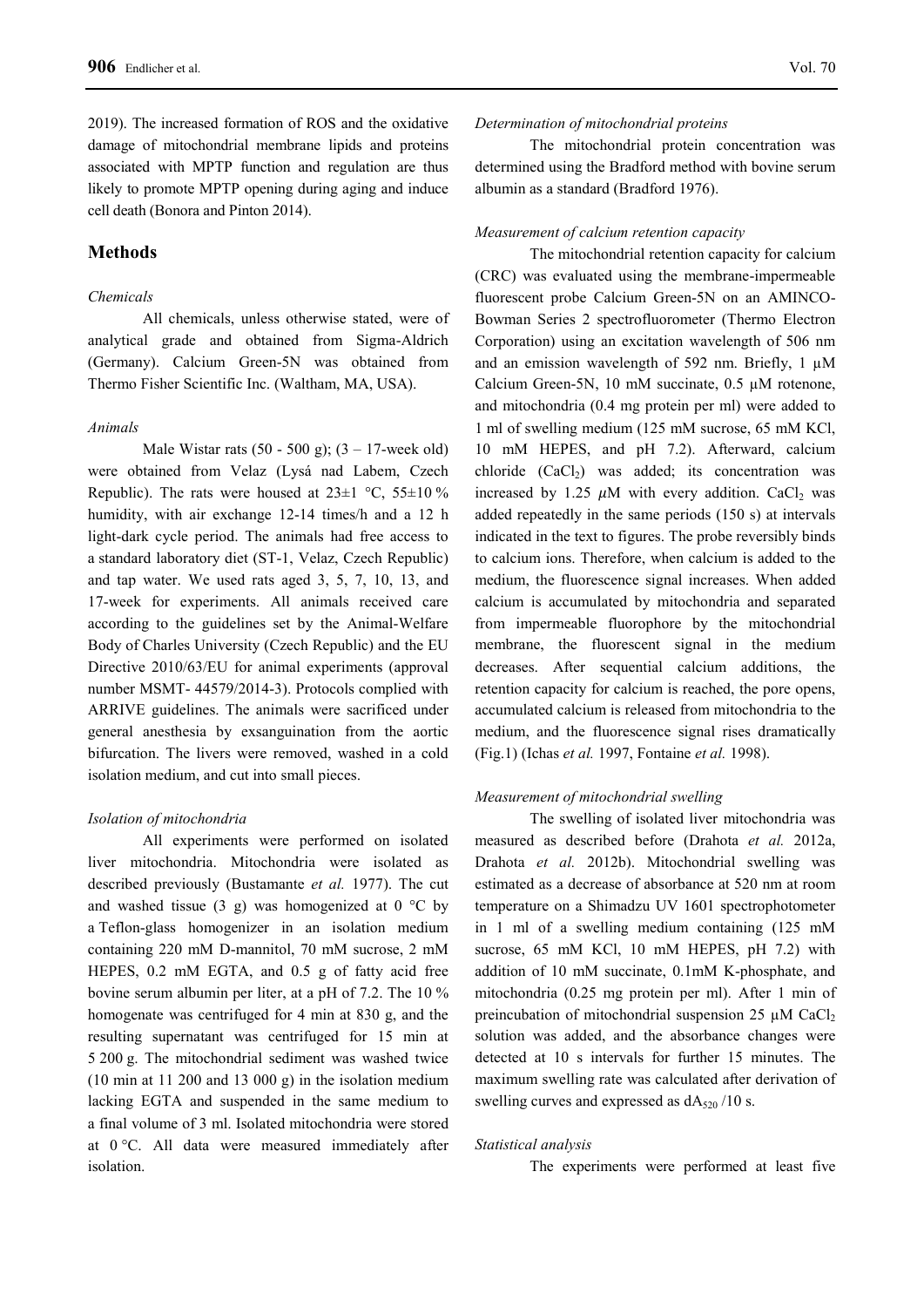times; the representative results are shown. Values are depicted as the means  $\pm$  SD; P<0.05 was set as the statistical significance threshold. Statistical evaluation was performed using GraphPad Prism 6.01 software (La Jolla, CA, USA). The data were first tested for normality by means of the Kolmogorov-Smirnoff test. CRC values did not follow a Gaussian distribution and thus were analyzed by nonparametric Kruskal-Wallis test followed by Dunn's multiple comparisons test. The swelling data with Gaussian distribution were further analyzed by a parametric ANOVA and the Dunnett posttest.

# **Results**

We started our experiments by determining calcium retention capacity in three age groups of animals: three weeks, seven weeks, and seventeen weeks old. Three weeks old rats are at the end of the suckling period, seven weeks-old are considered as the beginning of sexual maturation, and seventeen weeks are considered as the period of development to senescence when aging processes occur (Ost'adalova and Babicky 2012). Fig. 1 demonstrates that the highest value of CRC was obtained in the group of 7-week old animals. The CRC values were lower in both 3- and 17-week groups. Then we included three more groups: 5, 10, and 13-week old animals. The results we obtained are presented in Fig. 2 and Table 1. When compared with the 7-week group, all other age groups tested have significantly lower CRC values. Based on data presented in Table 1, the CRC values of 7-week old animals are on average  $28.8\pm6.7$  nmol  $Ca^{2+}/mg$  mitochondrial protein and are used as 100 % values for comparison with other groups. In 3-week old animals, the CRC values decreased to 42.1 %, and in 5-week group decreased to 70.6 %. In



**Fig. 1.** Representative curves of the mitochondrial CRC of rat liver mitochondria. Mitochondria isolated from 3, 7 and 17-week old rats were titrated by 1.25  $\mu$ M CaCl<sub>2</sub>. The interval between two additions of CaCl<sub>2</sub> was 150 s.

**Table 1.** Determination of calcium retention capacity values (CRC) in isolated rat liver mitochondria.

| Age of rat | No. of rats in group/<br>No. of mit. samples | CRC - total amount of<br>accumulated $Ca^{2+}$<br>(nmol/mg prot.) | % retention<br>capacity to values<br>of 7-week |
|------------|----------------------------------------------|-------------------------------------------------------------------|------------------------------------------------|
| 3 weeks    | 7/14                                         | $12.11 \pm 3.93$ ***                                              | $42.09 \pm 13.67$                              |
| 5 weeks    | 4/8                                          | $20.31 \pm 4.42$ ***                                              | $70.61 \pm 15.36$                              |
| 7 weeks    | 21/34                                        | $28.77 \pm 6.65$                                                  | $100.00 \pm 23.13$                             |
| 10 weeks   | 9/16                                         | $20.31 \pm 6.14$ ***                                              | $70.61 \pm 20.36$                              |
| 13 weeks   | 8/14                                         | $18.30 \pm 2.97$ ***                                              | $63.62 \pm 10.31$                              |
| 17 weeks   | 8/16                                         | $16.60 \pm 4.38$ ***                                              | $57.71 \pm 15.22$                              |

\*\*\*p<0.001 vs 7-week old rats, the values of CRC of rat liver mitochondria isolated from 3 to 17-week old rats. The values of CRC are expressed in nmol  $Ca^{2+}/mg$  protein and in percent compared to 7-week old rats.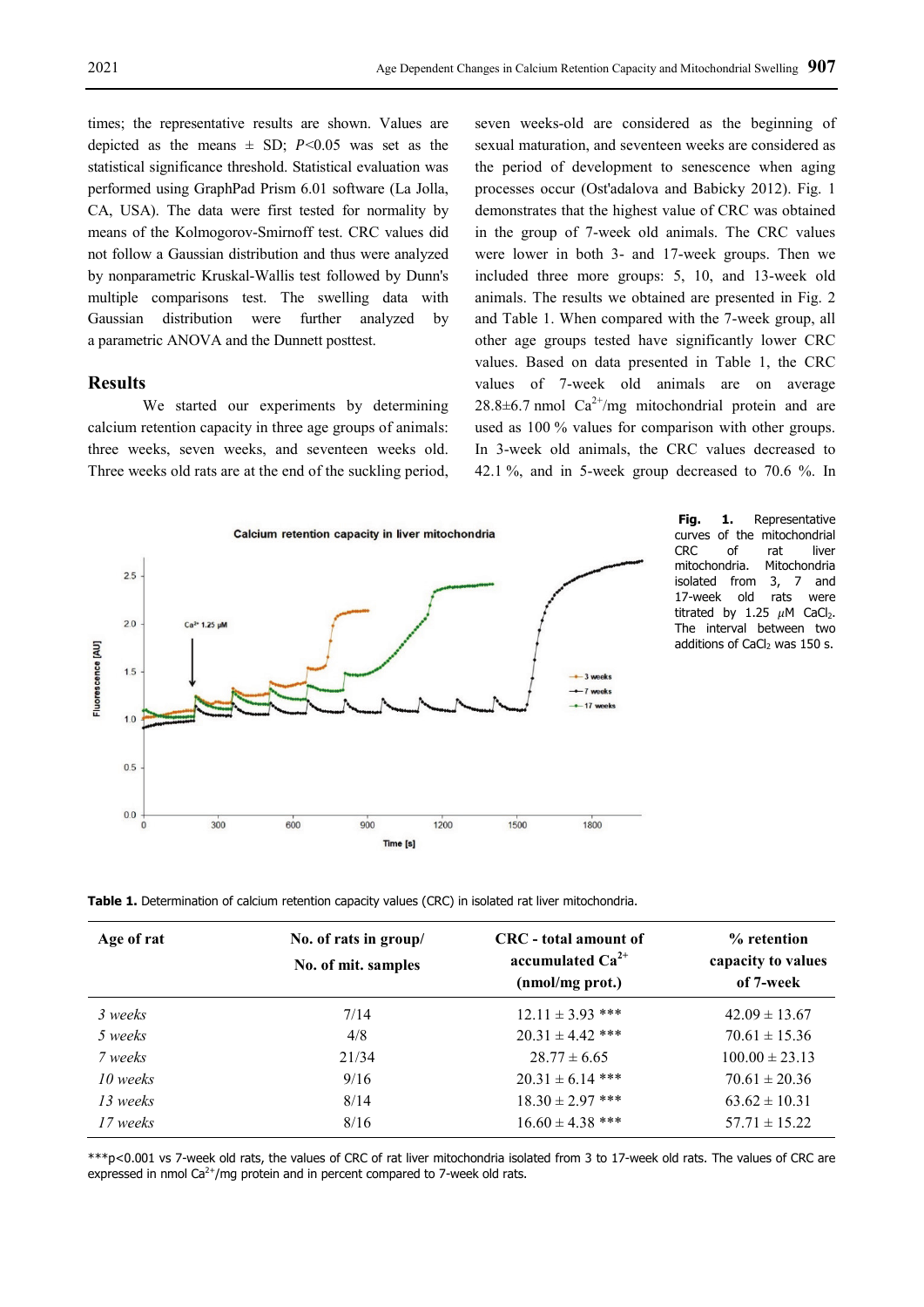

**Fig. 2.** Statistical evaluation of CRC changes. Mitochondria were isolated from 3 to 17-week old rats. The values of CRC are expressed in nmol  $Ca^{2+}/mg$  protein. Values of 7-week old animals are used as 100 % values for statistical comparison<br>with other arouns. other groups. \*\*\*p<0.001 vs 7-week old rats





**Fig. 3.** Representative curves of the mitochondrial swelling of rat liver mitochondria. Mitochondria Isolated from 3 to 17 old rats were induced by 25 µM  $CaCl<sub>2</sub>$ .

older groups of 10-week old animals, the CRC values decreased to 70.6 %, in 13-week old animals, the CRC values decreased to 63.6 %, and in 17-week old animals, to 57.7 % in comparison with 7-week group.

In further experiments, we used another method to evaluate properties of isolated rat liver mitochondria during aging. We tested calcium-induced swelling of liver mitochondria in animals at the same age (3-17 week) as in previous experiments, where we assessed calcium retention capacity. Data presented in Fig. 3 showed similar age-dependent changes and confirmed findings observed when CRC values were measured (Fig. 1). The maximum swelling rate values of isolated liver mitochondria from 3 to 17-week old rats are presented in Table 2. The maximum swelling rate values are expressed as changes of  $dA_{520}$  /10 s and in percent compared to 7-week old rats. All tested groups showed an increased swelling rate relative to the control (7-week old animals) group.

# **Discussion**

Many literature data indicate the age-dependent decline of numerous processes in cell metabolism and in functional activity of all organs. Most of them are related to the decrease of cell energy metabolism. Therefore, all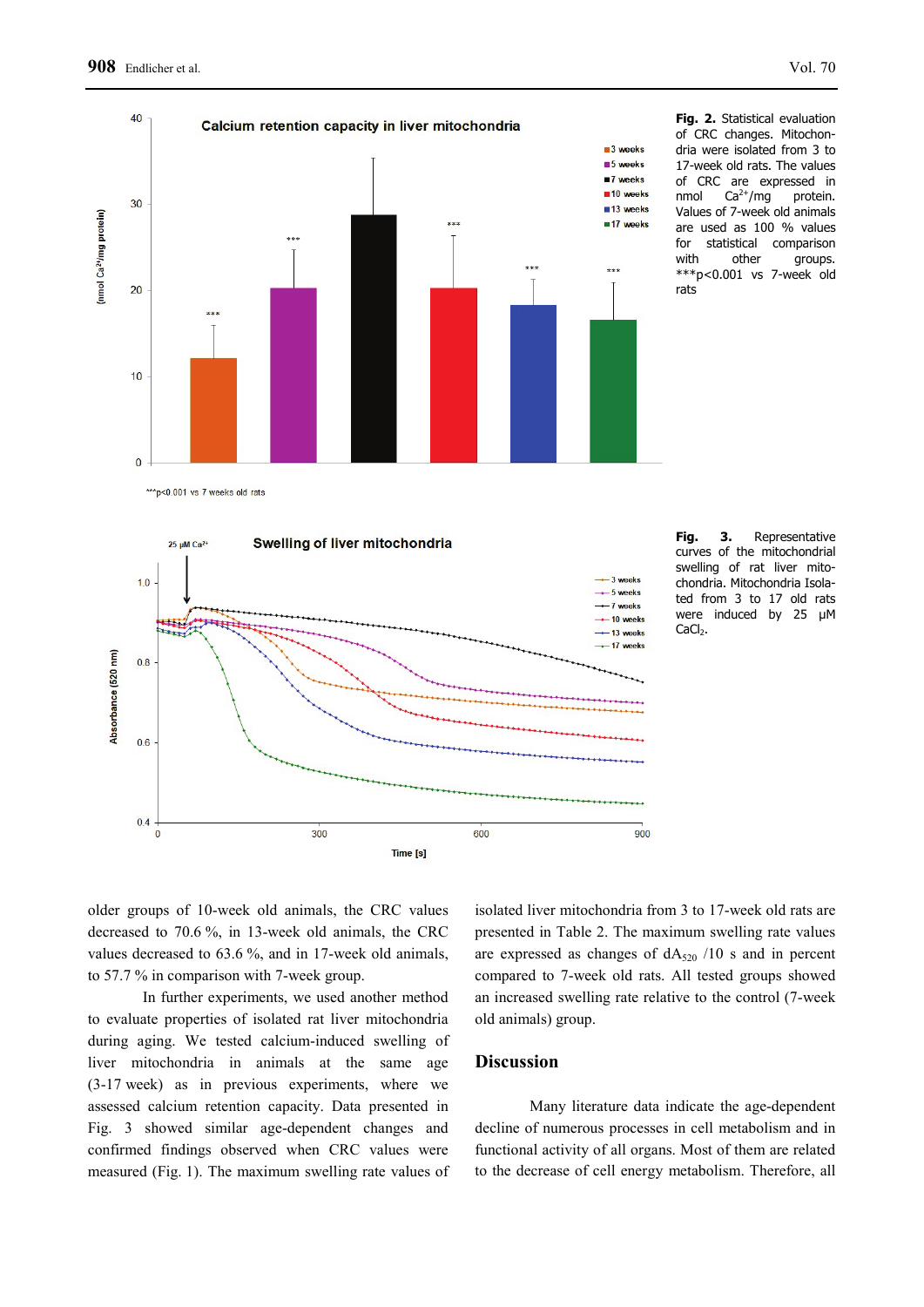| Age of rat | No. of rats in group/<br>No. of mit. samples | maximum swelling<br>rate (dA520)/10 s | proportion to values<br>of 7-week $(\%$ |
|------------|----------------------------------------------|---------------------------------------|-----------------------------------------|
| 3 weeks    | 8/8                                          | $0.021 \pm 0.015$                     | $213.45 \pm 152.94$                     |
| 5 weeks    | 4/5                                          | $0.013 \pm 0.004$                     | $132.44 \pm 43.39$                      |
| 7 weeks    | 7/7                                          | $0.010 \pm 0.007$                     | $100.00 \pm 67.75$                      |
| 10 weeks   | 11/11                                        | $0.018 \pm 0.013$                     | $180.76 \pm 134.64$                     |
| 13 weeks   | 8/8                                          | $0.015 \pm 0.004$                     | $158.01 \pm 42.53$                      |
| 17 weeks   | 8/8                                          | $0.030 \pm 0.012**$                   | $310.15 \pm 119.67$                     |

**Table 2.** Determination of maximum swelling rate of isolated rat liver mitochondria induced by addition of 25 µM Ca<sup>2+</sup>.

\*\*p<0.01 vs 7-week old rats, The values of maximum swelling rate of isolated liver mitochondria from 3 to 17-week old rats. The values of maximum swelling rate are expressed as changes  $dA_{520}$  /10 s and in percent compared to 7-week old rats.

these studies aim to understand the detailed mechanism of the aging process, define its starting point, and all factors that may accelerate or slow down this process. As mentioned in the introduction, there is a general agreement that mitochondria play an essential role in generating energy essential for functional activity of all organs and cell repair and recovery and that reactive oxygen species are the main factor damaging this important mitochondrial activity. Previous works described changes in mitochondrial ATP synthase activity (Guerrieri *et al.* 1994), DNA methylation inducing epigenetic changes of multiple genes coding mitochondrial proteins (Ciccarone *et al.* 2018), and changes in the degree of fatty acid unsaturation in mitochondrial membranes (Pamplona *et al.* 1996, Barja 2014). Mitochondrial ROS generation is clearly responsible for all these age-dependent changes (Papa and Skulachev 1997, Barja 2004, Barja 2014). However, overexpression of mitochondrial superoxide dismutase decreased ROS concentration in cells without a corresponding prolongation of life span (Yen *et al.* 2009).

Therefore, it is necessary to find another way how to protect the mitochondrial energy generating system. Di Lisa and Bernardi (2005) described agedependent changes in the function of MPTP. Its opening induced by calcium ions results in a dissipation of membrane potential across the inner mitochondrial membrane, thus inhibiting ATP generation (Bonora *et al.* 2015). Therefore, we tested the functional activity of MPTP in isolated mitochondria and found profound changes in CRC during aging. Our data have shown that

during the postnatal period, the resistance of mitochondria to calcium effects increases, and adult animals have optimal conditions for energy generation. Then, during further period of ontogenesis, this ability decreased almost to less than 60 % of values detected in adult animals. Our results are in concordance with findings of Mather and Rottenberg (2000). They have shown that the threshold for calcium-induced calcium release was significantly lower in isolated brain and liver mitochondria from aging mice. In addition, it has been repeatedly documented that there are significant differences between different types of mitochondria in their threshold to calcium induced MPTP activation. Mitochondria from mouse liver require a much larger overload of calcium than rat liver.

We confirmed the results obtained by measuring the calcium retention capacity of isolated mitochondria by assessing the rate of calcium-induced swelling in the same age periods. Moreover, our data show the same agedependent changes as obtained by measurement of CRC values. We believe that using these methods could help to find substances able to protect mitochondrial permeability transition pore against harmful effects of ROS and thus help to prolong the life span.

## **Conflict of Interest**

There is no conflict of interest.

# **Acknowledgements**

This work was supported by the Charles University Program PROGRES Q40/02.

# **References**

BARJA G: Free radicals and aging. Trends Neurosci 27: 595-600, 2004. https://doi.org/10.1016/j.tins.2004.07.005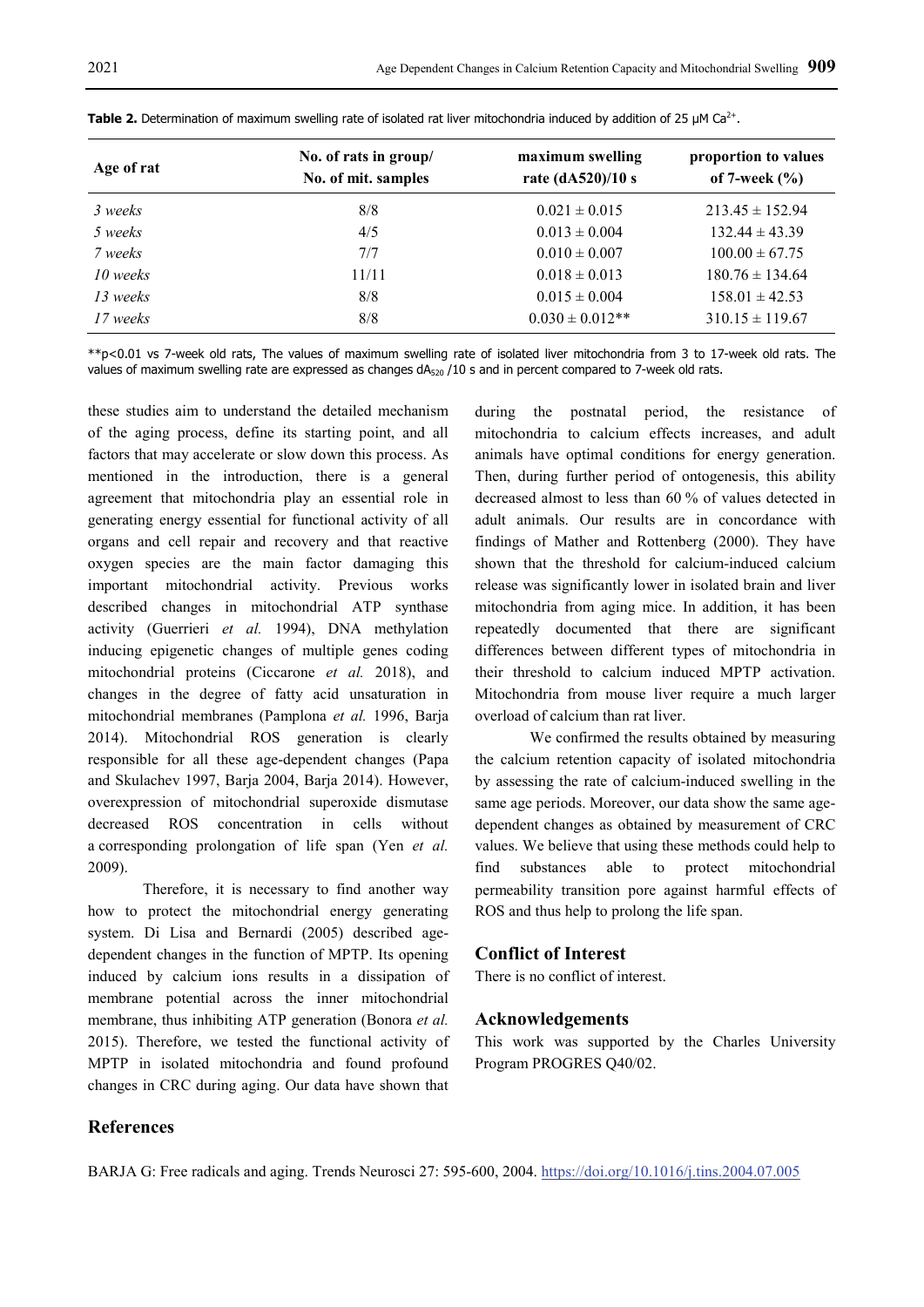BARJA G: Longevity and Evolution. New York: Nova Science Publishers, Inc. 2011, pp1-194.

- BARJA G: The mitochondrial free radical theory of aging. Prog Mol Biol Transl Sci 127: 1-27, 2014. https://doi.org/10.1016/b978-0-12-394625-6.00001-5
- BARJA G, CADENAS S, ROJAS C, LOPEZ-TORRES M, PEREZ-CAMPO R: A decrease of free radical production near critical targets as a cause of maximum longevity in animals. Comp Biochem Physiol Biochem Mol Biol 108: 501-512, 1994. https://doi.org/10.1016/0305-0491(94)90103-1
- BENZI G, PASTORIS O, MARZATICO F, VILLA RF, DAGANI F, CURTI D: The mitochondrial electron transfer alteration as a factor involved in the brain aging. Neurobiol Aging 13: 361-368, 1992. https://doi.org/10.1016/0197-4580(92)90109-b
- BONORA M, PINTON P: The mitochondrial permeability transition pore and cancer: molecular mechanisms involved in cell death. Front Oncol 4: 302, 2014. https://doi.org/10.3389/fonc.2014.00302
- BONORA M, WIECKOWSKI MR, CHINOPOULOS C, KEPP O, KROEMER G, GALLUZZI L, PINTON P: Molecular mechanisms of cell death: central implication of ATP synthase in mitochondrial permeability transition. Oncogene 34: 1475-1486, 2015. https://doi.org/10.1038/onc.2014.462
- BRADFORD MM: A rapid and sensitive method for the quantitation of microgram quantities of protein utilizing the principle of protein-dye binding. Anal Biochem 72: 248-254, 1976. https://doi.org/10.1006/abio.1976.9999
- BRAND MD: Uncoupling to survive? The role of mitochondrial inefficiency in ageing. Exp Gerontol 35: 811-820, 2000. https://doi.org/10.1016/s0531-5565(00)00135-2
- BUSTAMANTE E, SOPER JW, PEDERSEN PL: A high-yield preparative method for isolation of rat liver mitochondria. Anal Biochem 80: 401-408, 1977. https://doi.org/10.1016/0003-2697(77)90661-3
- CEDIKOVA M, PITULE P, KRIPNEROVA M, MARKOVA M, KUNCOVA J: Multiple roles of mitochondria in aging processes. Physiol Res 65: S519-S531, 2016. https://doi.org/10.33549/physiolres.933538
- CICCARONE F, TAGLIATESTA S, CAIAFA P, ZAMPIERI M: DNA methylation dynamics in aging: how far are we from understanding the mechanisms? Mech Ageing Dev 174: 3-17, 2018. https://doi.org/10.1016/j.mad.2017.12.002
- DAVIES SM, POLJAK A, DUNCAN MW, SMYTHE GA, MURPHY MP: Measurements of protein carbonyls, orthoand meta-tyrosine and oxidative phosphorylation complex activity in mitochondria from young and old rats. Free Radic Biol Med 31: 181-190, 2001. https://doi.org/10.1016/s0891-5849(01)00576-7
- DI LISA F, BERNARDI P: Mitochondrial function and myocardial aging. A critical analysis of the role of permeability transition. Cardiovasc Res 66: 222-232, 2005. https://doi.org/10.1016/j.cardiores.2005.02.009
- DRAHOTA Z, ENDLICHER R, STANKOVA P, RYCHTRMOC D, MILEROVA M, CERVINKOVA Z: Characterization of calcium, phosphate and peroxide interactions in activation of mitochondrial swelling using derivative of the swelling curves. J Bioenerg Biomembr 44: 309-315, 2012a. https://doi.org/10.1007/s10863-012-9443-2
- DRAHOTA Z, MILEROVÁ M, ENDLICHER R, RYCHTRMOC D, ČERVINKOVÁ Z, OŠŤÁDAL B: Developmental changes of the sensitivity of cardiac and liver mitochondrial permeability transition pore to calcium load and oxidative stress. Physiol Res 61 Suppl 1: S165-172, 2012b. https://doi.org/10.33549/physiolres.932377
- ENDLICHER R, DRAHOTA Z, CERVINKOVA Z: Modification of calcium retention capacity of rat liver mitochondria by phosphate and tert-butyl hydroperoxide. Physiol Res 68: 59-65, 2019. https://doi.org/10.33549/physiolres.933912
- FONTAINE E, ERIKSSON O, ICHAS F, BERNARDI P: Regulation of the permeability transition pore in skeletal muscle mitochondria. Modulation By electron flow through the respiratory chain complex i. J Biol Chem 273: 12662-12668, 1998. https://doi.org/10.1074/jbc.273.20.12662
- GUERRIERI F, KALOUS M, CAPOZZA G, MUOLO L, DRAHOTA Z, PAPA S: Age dependent changes in mitochondrial FoF1 ATP synthase in regenerating rat-liver. Biochem Mol Biol Int 33: 117-129, 1994.
- GUERRIERI F, VENDEMIALE G, TURTURRO N, FRATELLO A, FURIO A, MUOLO L, GRATTAGLIANO I, PAPA S: Alteration of mitochondrial F0F1 ATP synthase during aging. Possible involvement of oxygen free radicals. Ann N Y Acad Sci 786: 62-71, 1996. https://doi.org/10.1111/j.1749-6632.1996.tb39052.x